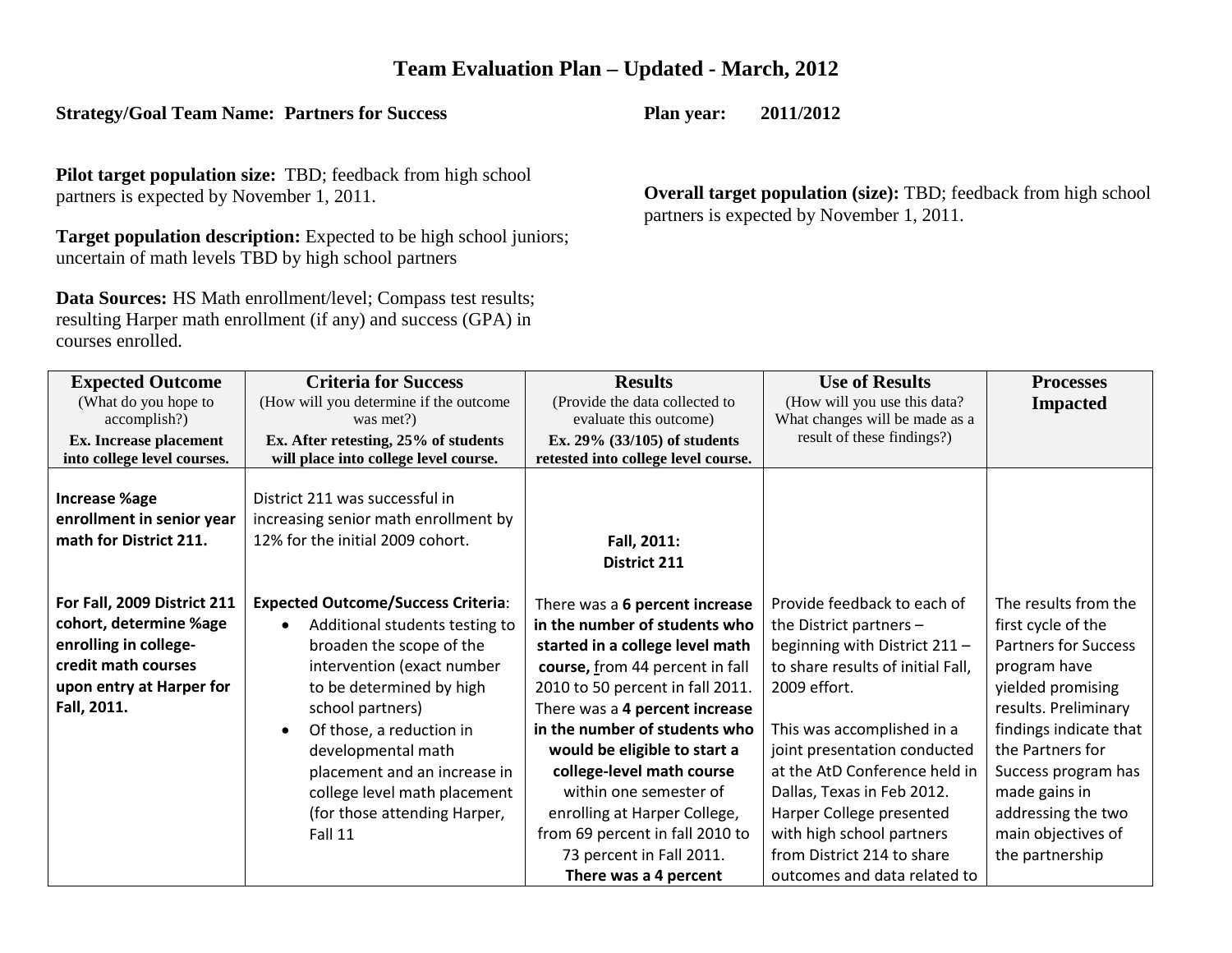| <b>Expected Outcome</b><br>(What do you hope to                       | <b>Criteria for Success</b><br>(How will you determine if the outcome                      | <b>Results</b><br>(Provide the data collected to                                              | <b>Use of Results</b><br>(How will you use this data?        | <b>Processes</b><br><b>Impacted</b> |
|-----------------------------------------------------------------------|--------------------------------------------------------------------------------------------|-----------------------------------------------------------------------------------------------|--------------------------------------------------------------|-------------------------------------|
| accomplish?)<br>Ex. Increase placement<br>into college level courses. | was met?)<br>Ex. After retesting, 25% of students<br>will place into college level course. | evaluate this outcome)<br>Ex. 29% (33/105) of students<br>retested into college level course. | What changes will be made as a<br>result of these findings?) |                                     |
|                                                                       |                                                                                            | decrease in the number of<br>students who enrolled in the                                     | the "Partners" effort. (See<br>ppt. presentation, attached)  |                                     |
|                                                                       |                                                                                            | two lowest developmental                                                                      |                                                              |                                     |
|                                                                       |                                                                                            | math courses, from 31 percent                                                                 |                                                              |                                     |
|                                                                       |                                                                                            | in fall 2010 to 27 percent in fall<br>2011.                                                   |                                                              |                                     |
| <b>Identify Fall, 2011</b>                                            | Despite the favorable findings re:                                                         | To be determined                                                                              | Data will be used to further                                 |                                     |
| success in math courses                                               | increasing college-level math                                                              |                                                                                               | understand the impact of the                                 |                                     |
| for District 211 students                                             | enrollment for Fall, 2012, baseline                                                        |                                                                                               | high school Compass testing                                  |                                     |
| at Harper (Spring, 2012)                                              | data about student success in                                                              |                                                                                               | effort. Success data re:                                     |                                     |
|                                                                       | college-level and developmental                                                            |                                                                                               | enrollment and course                                        |                                     |
|                                                                       | coursework is needed.                                                                      |                                                                                               | completion at Harper will                                    |                                     |
|                                                                       |                                                                                            |                                                                                               | close this loop.<br>Data will be used to further             |                                     |
| Increase %age of<br>enrollment in senior year                         | Comparing the number of high school<br>juniors who tested COMPASS in the                   | Last year, 97 juniors were<br>tested. Of those 97 juniors,                                    | understand the impact of                                     |                                     |
| math for District 220                                                 | 2010-11 & the number of those                                                              | only 3 are not enrolled in a                                                                  | high school Compass testing                                  |                                     |
|                                                                       | students who subsequently enrolled                                                         | math course as seniors, one of                                                                | within District 220. Research                                |                                     |
|                                                                       | in high school math courses for 2011-                                                      | which is scheduled to graduate                                                                | identifying students who                                     |                                     |
|                                                                       | 12                                                                                         | early. 2 students are enrolled                                                                | attend Harper in Fall, 2012                                  |                                     |
|                                                                       |                                                                                            | in alternative math courses.                                                                  | will be conducted (similar to                                |                                     |
|                                                                       |                                                                                            |                                                                                               | District 211 analysis) to                                    |                                     |
|                                                                       |                                                                                            | This year, 96% of our seniors                                                                 | identify the course                                          |                                     |
|                                                                       |                                                                                            | (721/751) are taking a math                                                                   | placement of students upon                                   |                                     |
|                                                                       |                                                                                            | course. Last year, at the same                                                                | entry at Harper and to                                       |                                     |
|                                                                       |                                                                                            | time, 92% of our seniors                                                                      | compare college-level vs.                                    |                                     |
|                                                                       |                                                                                            | (700/764) were taking a math                                                                  | developmental status for                                     |                                     |
|                                                                       |                                                                                            | course.                                                                                       | students participating in                                    |                                     |
|                                                                       |                                                                                            | (Data from Cynthia Jaskowiak                                                                  | District 220's Compass effort.                               |                                     |
|                                                                       |                                                                                            | from 220 - see correspondence                                                                 |                                                              |                                     |
|                                                                       |                                                                                            | attached)                                                                                     |                                                              |                                     |
| Increase %age of                                                      | Establish baseline testing protocols,                                                      | A 3% increase in math                                                                         | Data will be used to further                                 |                                     |
| enrollment in senior year                                             | given the MAC environment and test                                                         | enrollment for those who did                                                                  | understand the impact of                                     |                                     |
| math for District 214                                                 | administration challenges.                                                                 | the COMPASS testing versus                                                                    | high school Compass testing                                  |                                     |
|                                                                       |                                                                                            | those who did not. (Data from                                                                 | within District 214. Research                                |                                     |
|                                                                       |                                                                                            | District 214 - see below)                                                                     | identifying students who                                     |                                     |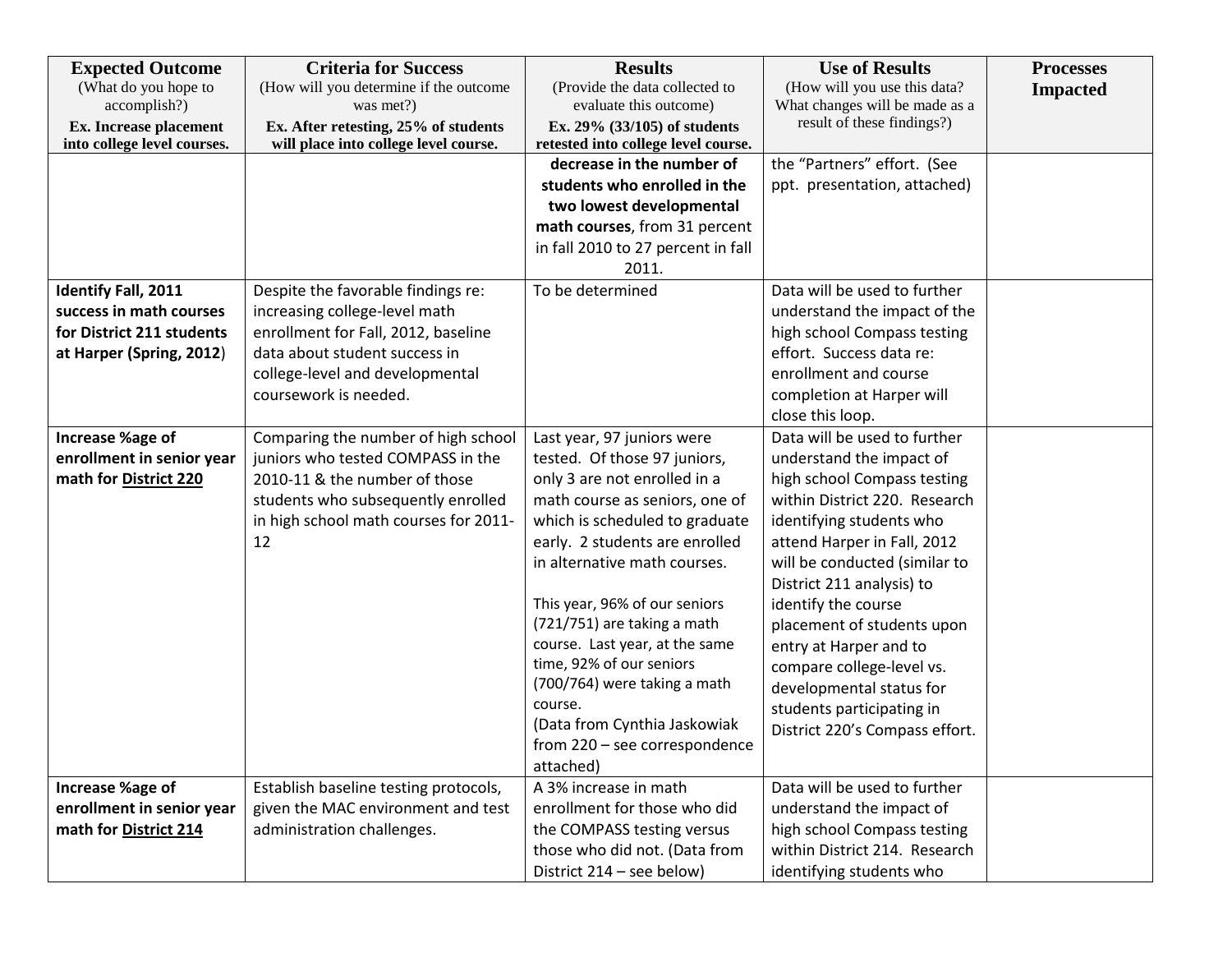| <b>Expected Outcome</b><br>(What do you hope to<br>accomplish?)<br><b>Ex.</b> Increase placement<br>into college level courses. | <b>Criteria for Success</b><br>(How will you determine if the outcome<br>was met?)<br>Ex. After retesting, 25% of students<br>will place into college level course.                                                                             | <b>Results</b><br>(Provide the data collected to<br>evaluate this outcome)<br>Ex. 29% (33/105) of students<br>retested into college level course.                                                                                                                                                                                                                                                                | <b>Use of Results</b><br>(How will you use this data?<br>What changes will be made as a<br>result of these findings?)                                                                                                                                                                                                                                                                                                                                                                                           | <b>Processes</b><br><b>Impacted</b>                                                                                                                                                               |
|---------------------------------------------------------------------------------------------------------------------------------|-------------------------------------------------------------------------------------------------------------------------------------------------------------------------------------------------------------------------------------------------|------------------------------------------------------------------------------------------------------------------------------------------------------------------------------------------------------------------------------------------------------------------------------------------------------------------------------------------------------------------------------------------------------------------|-----------------------------------------------------------------------------------------------------------------------------------------------------------------------------------------------------------------------------------------------------------------------------------------------------------------------------------------------------------------------------------------------------------------------------------------------------------------------------------------------------------------|---------------------------------------------------------------------------------------------------------------------------------------------------------------------------------------------------|
|                                                                                                                                 |                                                                                                                                                                                                                                                 |                                                                                                                                                                                                                                                                                                                                                                                                                  | attend Harper in Fall, 2012<br>will be conducted (similar to<br>District 211 analysis) to<br>identify the course<br>placement of students upon<br>entry at Harper and to<br>compare college-level vs.<br>developmental status for<br>students participating in<br>District 214's Compass effort.                                                                                                                                                                                                                |                                                                                                                                                                                                   |
| <b>Explore curricular</b><br>alignment options with<br>MTH 080 across all<br><b>Districts</b>                                   | Increase the number of high school<br>juniors who can be identified as<br>"college ready" as a result of passing<br>the MTH 080 final and become<br>eligible for enrollment in a new dual<br>credit MTH 101 option during their<br>senior year. | Partners for Success and the<br>Alliance for College Readiness<br>have worked together on a<br>mathematics curriculum<br>alignment project with Districts<br>211, 214, and 220 since the fall<br>of 2009. As a part of that<br>project, two workshops were<br>held at Hoffman Estates High<br>School to work collaboratively<br>on a database of questions for<br>Harper College's MTH080<br>departmental final. | An instructor from<br>each of the 12 area<br>high schools along<br>with several Harper<br>math faculty<br>attended these<br>workshops. Students<br>in our feeder district<br>high schools will then<br>be given the<br>opportunity to take<br>Harper's MTH080<br>departmental final<br>exam in May, 2012.<br>Juniors who score<br>high enough on that<br>final will be able to<br>use that score (along<br>with C's in geometry)<br>to meet the<br>requirements for<br>placement into the<br>dual credit MTH101 | Continuing to<br>improve<br>communication and<br>collaboration with<br>high school partners,<br>especially between<br>math departments in<br>the high schools and<br>with Harper math<br>faculty. |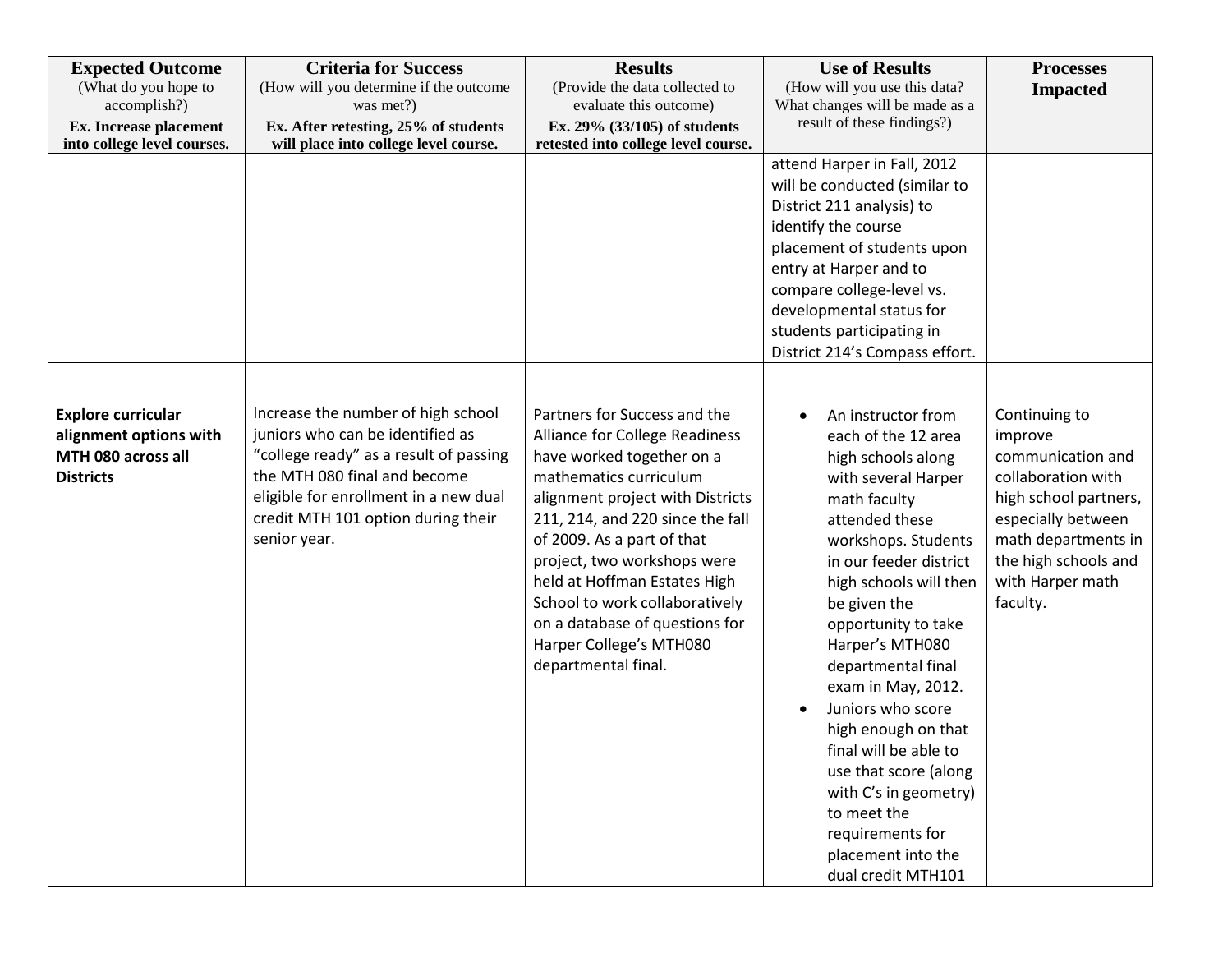| <b>Expected Outcome</b><br>(What do you hope to              | <b>Criteria for Success</b><br>(How will you determine if the outcome         | <b>Results</b><br>(Provide the data collected to                       | <b>Use of Results</b><br>(How will you use this data?        | <b>Processes</b><br><b>Impacted</b> |
|--------------------------------------------------------------|-------------------------------------------------------------------------------|------------------------------------------------------------------------|--------------------------------------------------------------|-------------------------------------|
| accomplish?)                                                 | was met?)                                                                     | evaluate this outcome)                                                 | What changes will be made as a<br>result of these findings?) |                                     |
| <b>Ex.</b> Increase placement<br>into college level courses. | Ex. After retesting, 25% of students<br>will place into college level course. | Ex. $29\%$ (33/105) of students<br>retested into college level course. |                                                              |                                     |
|                                                              |                                                                               |                                                                        | course their senior                                          |                                     |
|                                                              |                                                                               |                                                                        | year. Seniors who                                            |                                     |
|                                                              |                                                                               |                                                                        | score high enough on                                         |                                     |
|                                                              |                                                                               |                                                                        | that final will be able                                      |                                     |
|                                                              |                                                                               |                                                                        | to use that score                                            |                                     |
|                                                              |                                                                               |                                                                        | (along with C's in                                           |                                     |
|                                                              |                                                                               |                                                                        | geometry) to meet                                            |                                     |
|                                                              |                                                                               |                                                                        | the requirements for                                         |                                     |
|                                                              |                                                                               |                                                                        | placement into any                                           |                                     |
|                                                              |                                                                               |                                                                        | of the math                                                  |                                     |
|                                                              |                                                                               |                                                                        | gatekeeper courses                                           |                                     |
|                                                              |                                                                               |                                                                        | here at Harper in the                                        |                                     |
|                                                              |                                                                               |                                                                        | following year.                                              |                                     |
|                                                              |                                                                               |                                                                        |                                                              |                                     |
|                                                              |                                                                               |                                                                        |                                                              |                                     |
|                                                              |                                                                               |                                                                        |                                                              |                                     |
|                                                              |                                                                               |                                                                        |                                                              |                                     |
|                                                              |                                                                               |                                                                        |                                                              |                                     |

# **Overall Compass Testing Volume**

## **As of March 15, 2012 – Math Tests Given**

| <b>District</b> | <b>Number of Tests Given</b> | <b>Number of Students Tested</b> |  |
|-----------------|------------------------------|----------------------------------|--|
| District 211    | 2044                         | 2035                             |  |
| District 214    | 249                          | 164                              |  |
| District 220    | 319                          | 319                              |  |
| <b>TOTAL</b>    | 2612                         | 2518                             |  |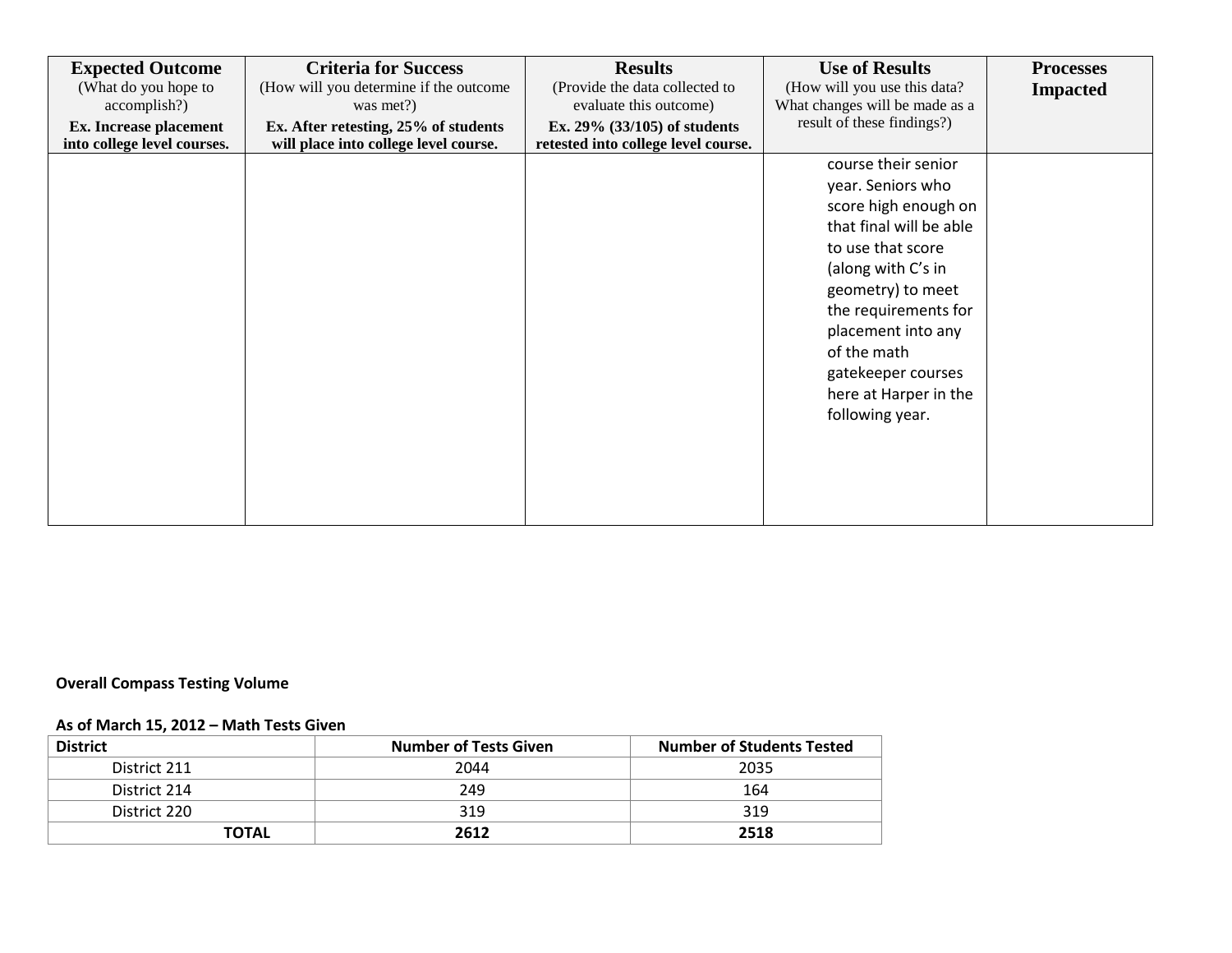#### **Additional Activities – Partners 2011-12:**

#### **Related to the administration of the MTH 080 Final Exam to High School Students**

- $\Box$  A new test code has been created in Banner Production to represent the Math 080 Final. Additionally, a unique test source code has been created to represent that this final was given at the high schools. These unique identifications will be critical for the Office of Research and others who will be collecting and analyzing data.
- A new test code upload project was initiated to explore, create and test a myriad of sets ups that will govern how the results of the Math 080 final will get into the Banner system.
- $\Box$  All entry-level, college-level mathematic course prerequisites have been edited in Banner Production to allow 'passing' the Math 080 Final to be an eligible prerequisite.
- $\Box$  All AAS Degrees that allow 'math competency' to satisfy math graduation requirements have been edited in Banner Production to allow 'passing' the MTH 080 final as an additional avenue in which to meet the math graduation requirement.
- $\Box$  The Test Score Expiration process has been modified in Banner Production to now include the MTH 080 final in the math expiration rules.
- $\Box$  The customized job in Banner to send Orientation letters to 'fully waivered' students has been modified to now include passing the MTH 080 Final as another option in the criteria for this letter (I know we are moving away now from this letter, but work took place to do this task ie. we had to create IT requests and do testing in preprod to make this happen)
- $\Box$  The Student Composite Report in Portal has had its Test Score logic altered to now look for the MTH 080 Final Test Code when displaying test 'waivers' on the screen used by counselors and enrollment staff when assisting students.

#### **Related to the administration of the COMPASS exam to High School Students**

- Implemented a new business process in July to be assure that Harper collects and enters a student's Illinois nine-digit High School ID in Banner as an 'alternate ID'. This process is being done for every feeder high school student who completes a Harper College Application. (This 'unique key' in the Harper student system facilitates the loading of test scores taken from the high schools).
- Documentation was created for high schools on how to create a data file after each 'testing window' to send to Harper. It will contain who tested, when they tested and what scores were earned. This data file will be sent to Institutional Research for on-going reporting and analysis.
- Enhanced the messaging that students are exposed to prior to testing. All students will now read a COMPASS 'bulletin board' prior to entering the test. It will briefly highlight for them the purpose of COMPASS and things they should know related to basic test administration concepts, test taking tips and items related to testing policies.
- Related, as part of the Student Composite Report project, the Test Score section of this 'student look up' vehicle now clearly groups all COMPASS scores taken as part of this initiative together. This will greatly help Harper personnel, including counselors, testing and admissions staff, in being able to quickly and easily assess and differentiate COMPASS scores taken in the high school versus scores earned at the College.